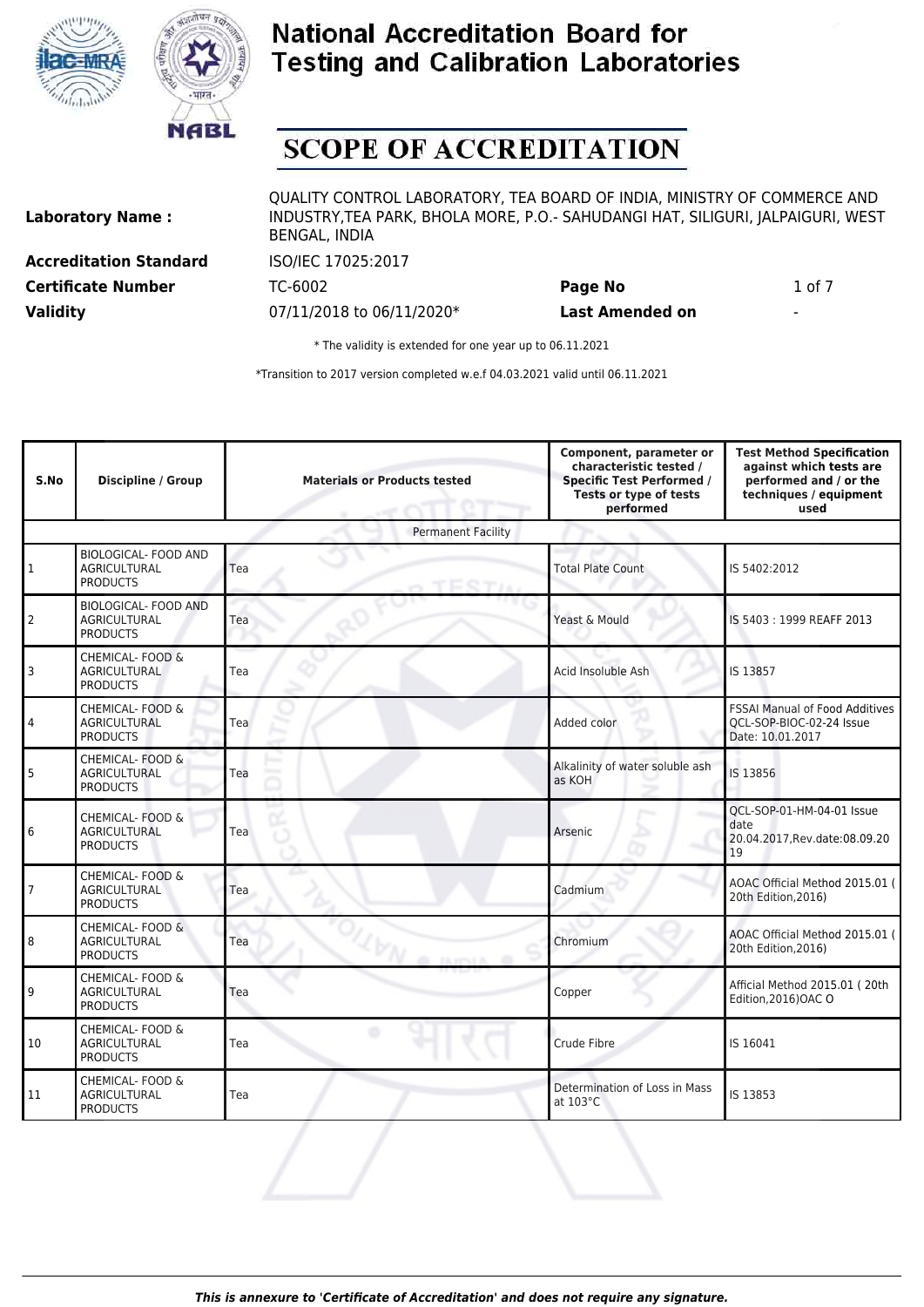



# **SCOPE OF ACCREDITATION**

**Laboratory Name : Accreditation Standard** ISO/IEC 17025:2017

**Validity** 07/11/2018 to 06/11/2020\* **Last Amended on** -

QUALITY CONTROL LABORATORY, TEA BOARD OF INDIA, MINISTRY OF COMMERCE AND INDUSTRY,TEA PARK, BHOLA MORE, P.O.- SAHUDANGI HAT, SILIGURI, JALPAIGURI, WEST BENGAL, INDIA

**Certificate Number** TC-6002 **Page No** 2 of 7

\* The validity is extended for one year up to 06.11.2021

| S.No | <b>Discipline / Group</b>                                  | <b>Materials or Products tested</b> | Component, parameter or<br>characteristic tested /<br><b>Specific Test Performed /</b><br>Tests or type of tests<br>performed | <b>Test Method Specification</b><br>against which tests are<br>performed and / or the<br>techniques / equipment<br>used |
|------|------------------------------------------------------------|-------------------------------------|-------------------------------------------------------------------------------------------------------------------------------|-------------------------------------------------------------------------------------------------------------------------|
| 12   | CHEMICAL- FOOD &<br><b>AGRICULTURAL</b><br><b>PRODUCTS</b> | Tea                                 | Highly polymerized substances                                                                                                 | OCL-SOP-BIOC-02-17 Issue<br>Date: 10.01.2017 Mamun et al.<br>Asian J. Plant Sci.,<br>15(1-2):16-25, 2016                |
| 13   | CHEMICAL- FOOD &<br><b>AGRICULTURAL</b><br><b>PRODUCTS</b> | Tea                                 | Iron Filings                                                                                                                  | IS: 3633                                                                                                                |
| 14   | CHEMICAL- FOOD &<br><b>AGRICULTURAL</b><br><b>PRODUCTS</b> | Tea                                 | Lead                                                                                                                          | AOAC Official Method 2015.01 (<br>20th Edition, 2016)                                                                   |
| 15   | CHEMICAL- FOOD &<br><b>AGRICULTURAL</b><br><b>PRODUCTS</b> | Tea                                 | Mercury                                                                                                                       | OCL-SOP-01-HM-04-01 Issue<br>date<br>20.04.2017, Rev.date: 08.09.20<br>19                                               |
| 16   | CHEMICAL- FOOD &<br><b>AGRICULTURAL</b><br><b>PRODUCTS</b> | Tea                                 | Microscopic Examination of tea<br>leaf structure                                                                              | QCL-SOP-MIC-ME-05-01 Issue<br>date:20.05.2016                                                                           |
| 17   | CHEMICAL- FOOD &<br><b>AGRICULTURAL</b><br><b>PRODUCTS</b> | Tea                                 | Rodent Hair & excreta                                                                                                         | QCL-SOP-MIC-ME-05-02 Issue<br>Date: 20.05.2016                                                                          |
| 18   | CHEMICAL- FOOD &<br><b>AGRICULTURAL</b><br><b>PRODUCTS</b> | Tea                                 | Theaflavins                                                                                                                   | OCL-SOP-BIOC-02-14 Issue<br>Date: 10.01.2017<br>Ullah, (1986). Two And a Bud<br>33,46-48.                               |
| 19   | CHEMICAL- FOOD &<br><b>AGRICULTURAL</b><br><b>PRODUCTS</b> | <b>LEW O INDIA</b><br>Tea           | Thearubigins                                                                                                                  | QCL-SOP-BIOC-02-15 Issue<br>Date: 10.01.2017<br>Ullah, (1986). Two And a Bud<br>33,46                                   |
| 20   | CHEMICAL- FOOD &<br><b>AGRICULTURAL</b><br><b>PRODUCTS</b> | Tea                                 | Tin                                                                                                                           | OCL-SOP-01-HM-04-01 Issue<br>date<br>20.04.2017, Rev.date: 08.09.20<br>19                                               |
| 21   | CHEMICAL- FOOD &<br><b>AGRICULTURAL</b><br><b>PRODUCTS</b> | Tea                                 | <b>Total Ash</b>                                                                                                              | IS 13854                                                                                                                |
| 22   | CHEMICAL- FOOD &<br><b>AGRICULTURAL</b><br><b>PRODUCTS</b> | Tea                                 | <b>Total Brightness</b>                                                                                                       | QCL-SOP-BIOC-02-18 Issue<br>Date: 10.01.2017<br>Ullah, (1986). Two And a Bud<br>33.46                                   |
|      |                                                            |                                     |                                                                                                                               |                                                                                                                         |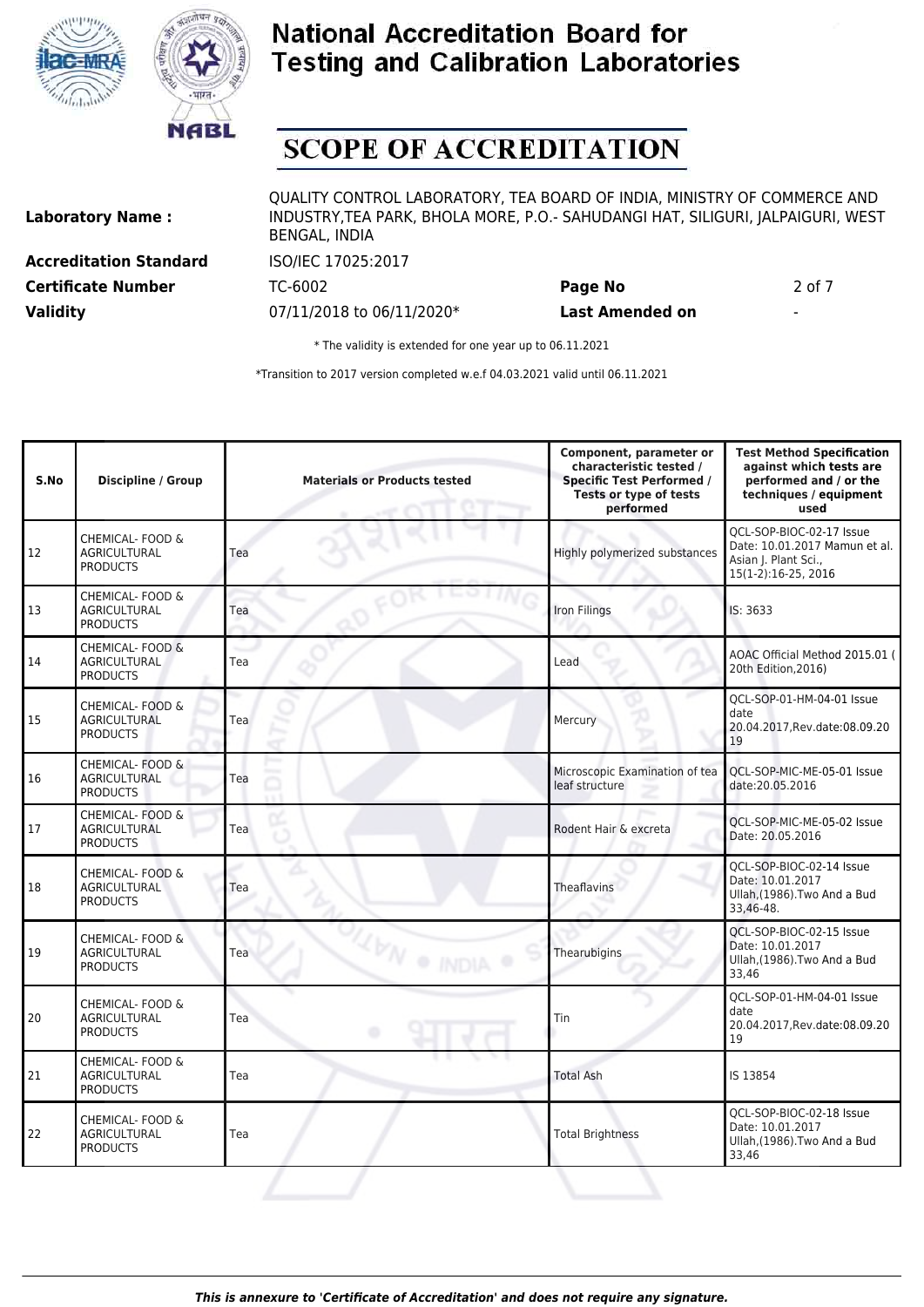



# **SCOPE OF ACCREDITATION**

**Laboratory Name : Accreditation Standard** ISO/IEC 17025:2017

QUALITY CONTROL LABORATORY, TEA BOARD OF INDIA, MINISTRY OF COMMERCE AND INDUSTRY,TEA PARK, BHOLA MORE, P.O.- SAHUDANGI HAT, SILIGURI, JALPAIGURI, WEST BENGAL, INDIA

**Validity** 07/11/2018 to 06/11/2020\* **Last Amended on** -

**Certificate Number** TC-6002 **Page No** 3 of 7

\* The validity is extended for one year up to 06.11.2021

| S.No | <b>Discipline / Group</b>                                  | <b>Materials or Products tested</b> | Component, parameter or<br>characteristic tested /<br><b>Specific Test Performed /</b><br>Tests or type of tests<br>performed | <b>Test Method Specification</b><br>against which tests are<br>performed and / or the<br>techniques / equipment<br>used                                                               |
|------|------------------------------------------------------------|-------------------------------------|-------------------------------------------------------------------------------------------------------------------------------|---------------------------------------------------------------------------------------------------------------------------------------------------------------------------------------|
| 23   | CHEMICAL- FOOD &<br><b>AGRICULTURAL</b><br><b>PRODUCTS</b> | Tea                                 | <b>Total Liquor Colour (TLC)</b>                                                                                              | QCL-SOP-BIOC-02-16 Issue<br>Date: 10.01.2017<br>Ullah, (1986). Two And a Bud<br>33,46                                                                                                 |
| 24   | CHEMICAL- FOOD &<br><b>AGRICULTURAL</b><br><b>PRODUCTS</b> | Tea                                 | <b>Total Polyphenol</b>                                                                                                       | ISO14502-1:2005(E) QCL-SOP-<br>BIOC-02-23 Issue Date:<br>10.01.2017                                                                                                                   |
| 25   | CHEMICAL- FOOD &<br><b>AGRICULTURAL</b><br><b>PRODUCTS</b> | Tea                                 | <b>Total Soluble Solid</b>                                                                                                    | <b>FSSAI Manual of Beverages</b><br>(coffee, tea, cocoa, chicory)<br>sugar and sugar products<br>&confectionery products(Cl.5.6<br>2015) QCL-SOP-BIOC-02-25<br>Issue Date: 20.05.2016 |
| 26   | CHEMICAL- FOOD &<br><b>AGRICULTURAL</b><br><b>PRODUCTS</b> | Tea                                 | <b>Water Extract</b>                                                                                                          | FSSAI Manual of Beverages<br>(coffee, tea, cocoa, chicory)<br>sugar and sugar products &<br>confectionery products(Cl.5.6<br>2015)                                                    |
| 27   | CHEMICAL- FOOD &<br><b>AGRICULTURAL</b><br><b>PRODUCTS</b> | Tea                                 | Water Soluble Ash of total ash                                                                                                | IS 13855                                                                                                                                                                              |
| 28   | <b>CHEMICAL- RESIDUES IN</b><br><b>FOOD PRODUCTS</b>       | Tea                                 | $2,4'$ -DDT                                                                                                                   | QCL-SOP-PR-03-01 Issue<br>date:20.09.2016, Rev.Date:14.0<br>9.2018                                                                                                                    |
| 29   | <b>CHEMICAL- RESIDUES IN</b><br><b>FOOD PRODUCTS</b>       | Tea                                 | $2,4-D$                                                                                                                       | OCL-SOP-PR-03-01 Issue<br>date:20.09.2016, Rev. Date: 14.0<br>9.2018                                                                                                                  |
| 30   | CHEMICAL- RESIDUES IN<br><b>FOOD PRODUCTS</b>              | Tea                                 | $4.4'$ -DDT                                                                                                                   | QCL-SOP-PR-03-01 Issue<br>date:20.09.2016, Rev.Date:14.0<br>9.2018                                                                                                                    |
| 31   | <b>CHEMICAL- RESIDUES IN</b><br><b>FOOD PRODUCTS</b>       | Tea                                 | Acephate                                                                                                                      | QCL-SOP-PR-03-01 Issue<br>date:20.09.2016, Rev. Date: 14.0<br>9.2018                                                                                                                  |
| 32   | <b>CHEMICAL- RESIDUES IN</b><br><b>FOOD PRODUCTS</b>       | Tea                                 | <b>Bifenthrin</b>                                                                                                             | BS EN 15662:2008 AOAC<br>Official Method 2007.01 (20th<br>Edition, 2016)                                                                                                              |
| 33   | <b>CHEMICAL- RESIDUES IN</b><br><b>FOOD PRODUCTS</b>       | Tea                                 | Bitetranol                                                                                                                    | QCL-SOP-PR-03-01 Issue<br>date:20.09.2016, Rev.Date:14.0<br>9.2018                                                                                                                    |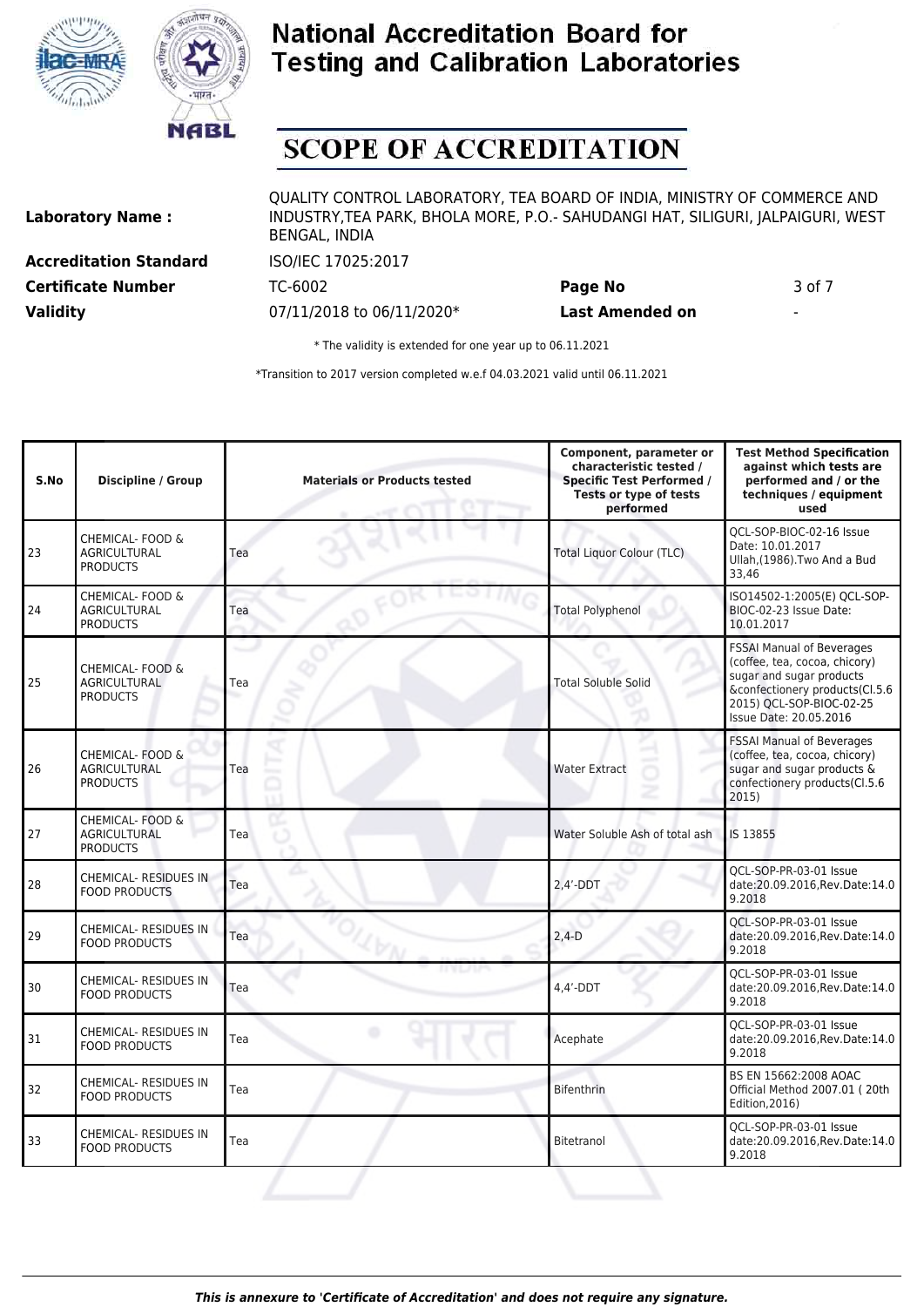



# **SCOPE OF ACCREDITATION**

**Laboratory Name :**

**Accreditation Standard** ISO/IEC 17025:2017 **Certificate Number** TC-6002 **Page No** 4 of 7 **Validity** 07/11/2018 to 06/11/2020\* **Last Amended on** -

QUALITY CONTROL LABORATORY, TEA BOARD OF INDIA, MINISTRY OF COMMERCE AND INDUSTRY,TEA PARK, BHOLA MORE, P.O.- SAHUDANGI HAT, SILIGURI, JALPAIGURI, WEST BENGAL, INDIA

\* The validity is extended for one year up to 06.11.2021

| S.No | <b>Discipline / Group</b>                            | <b>Materials or Products tested</b> | Component, parameter or<br>characteristic tested /<br><b>Specific Test Performed /</b><br>Tests or type of tests<br>performed | <b>Test Method Specification</b><br>against which tests are<br>performed and / or the<br>techniques / equipment<br>used |
|------|------------------------------------------------------|-------------------------------------|-------------------------------------------------------------------------------------------------------------------------------|-------------------------------------------------------------------------------------------------------------------------|
| 34   | <b>CHEMICAL- RESIDUES IN</b><br><b>FOOD PRODUCTS</b> | Tea                                 | carbendazim                                                                                                                   | OCL-SOP-PR-03-01 Issue<br>date:20.09.2016, Rev. Date: 14.0<br>9.2018                                                    |
| 35   | <b>CHEMICAL- RESIDUES IN</b><br><b>FOOD PRODUCTS</b> | Tea                                 | Carfentrazone- ethyl                                                                                                          | OCL-SOP-PR-03-01 Issue<br>date:20.09.2016.Rev.Date:14.0<br>9.2018                                                       |
| 36   | <b>CHEMICAL- RESIDUES IN</b><br><b>FOOD PRODUCTS</b> | Tea                                 | Chlorpyrifos                                                                                                                  | BS EN 15662:2008 AOAC<br>Official Method 2007.01 (20th<br>Edition, 2016)                                                |
| 37   | <b>CHEMICAL- RESIDUES IN</b><br><b>FOOD PRODUCTS</b> | Tea                                 | Chlothianidin                                                                                                                 | OCL-SOP-PR-03-01 Issue<br>date:20.09.2016, Rev. Date: 14.0<br>9.2018                                                    |
| 38   | <b>CHEMICAL- RESIDUES IN</b><br><b>FOOD PRODUCTS</b> | Tea                                 | Cyflumetofen                                                                                                                  | OCL-SOP-PR-03-01 Issue<br>date:20.09.2016, Rev. Date: 14.0<br>9.2018                                                    |
| 39   | CHEMICAL- RESIDUES IN<br><b>FOOD PRODUCTS</b>        | Tea                                 | Cypermethrin                                                                                                                  | BS EN 15662:2008 AOAC<br>Official Method 2007.01 (20th<br>Edition, 2016)                                                |
| 40   | <b>CHEMICAL- RESIDUES IN</b><br><b>FOOD PRODUCTS</b> | Tea                                 | delta - HCH                                                                                                                   | QCL-SOP-PR-03-01 Issue<br>date:20.09.2016, Rev. Date: 14.0<br>9.2018                                                    |
| 41   | <b>CHEMICAL- RESIDUES IN</b><br><b>FOOD PRODUCTS</b> | Tea                                 | Deltamethrin                                                                                                                  | BS EN 15662:2008 AOAC<br>Official Method 2007.01 (20th<br>Edition, 2016)                                                |
| 42   | <b>CHEMICAL- RESIDUES IN</b><br>FOOD PRODUCTS        | Tea<br><sup>O</sup> IND             | Dicofol                                                                                                                       | BS EN 15662:2008 AOAC<br>Official Method 2007.01 (20th<br>Edition, 2016)                                                |
| 43   | <b>CHEMICAL- RESIDUES IN</b><br><b>FOOD PRODUCTS</b> | Tea                                 | Emamectin benzoate                                                                                                            | QCL-SOP-PR-03-01 Issue<br>date:20.09.2016, Rev. Date: 14.0<br>9.2018                                                    |
| 44   | <b>CHEMICAL- RESIDUES IN</b><br><b>FOOD PRODUCTS</b> | Tea                                 | Ethion                                                                                                                        | BS EN 15662:2008 AOAC<br>Official Method 2007.01 (20th<br>Edition, 2016)                                                |
| 45   | <b>CHEMICAL- RESIDUES IN</b><br><b>FOOD PRODUCTS</b> | Tea                                 | Etoxazole                                                                                                                     | QCL-SOP-PR-03-01 Issue<br>date:20.09.2016, Rev. Date: 14.0<br>9.2018                                                    |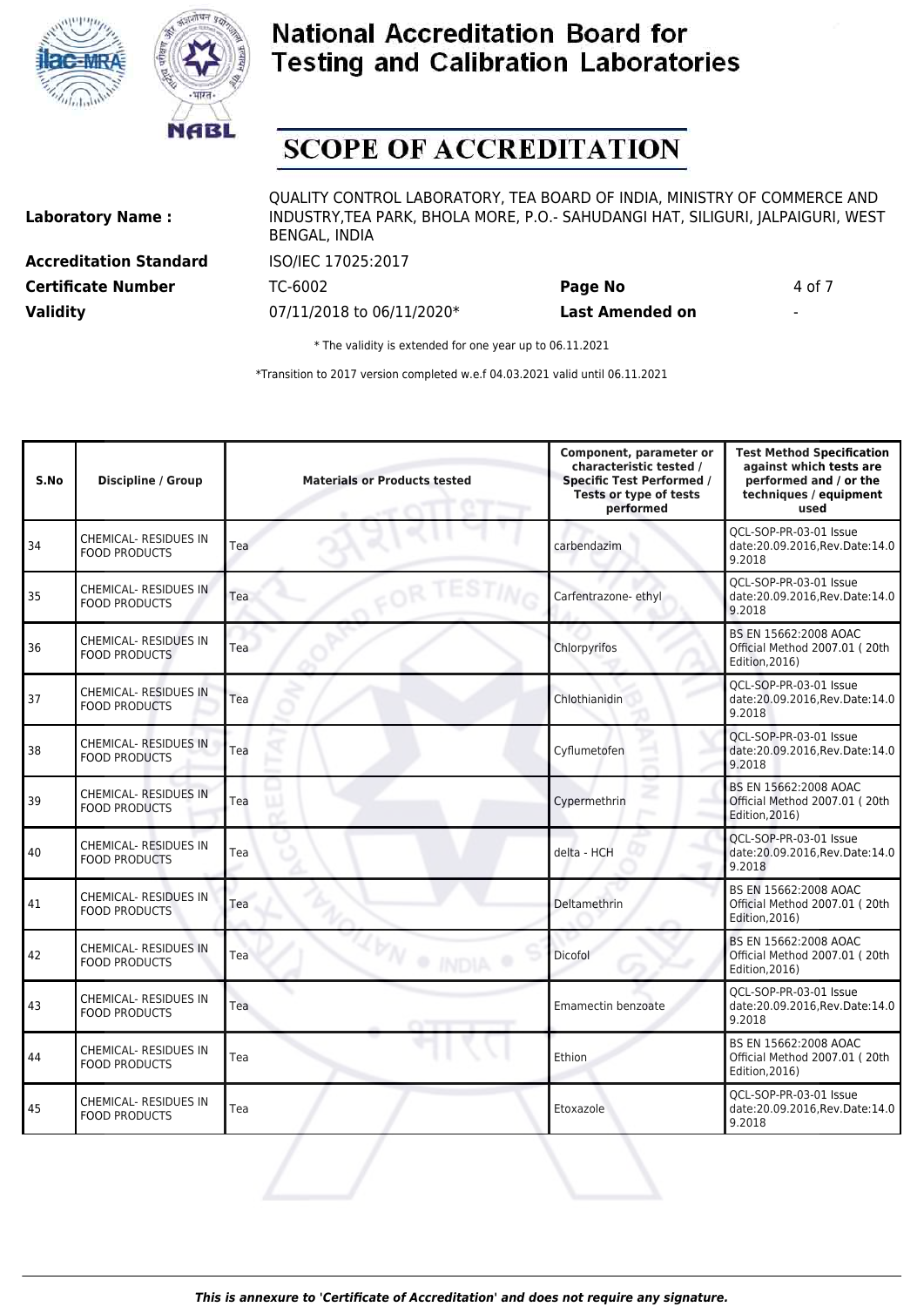



# **SCOPE OF ACCREDITATION**

**Laboratory Name :**

**Accreditation Standard** ISO/IEC 17025:2017 **Validity** 07/11/2018 to 06/11/2020\* **Last Amended on** -

QUALITY CONTROL LABORATORY, TEA BOARD OF INDIA, MINISTRY OF COMMERCE AND INDUSTRY,TEA PARK, BHOLA MORE, P.O.- SAHUDANGI HAT, SILIGURI, JALPAIGURI, WEST BENGAL, INDIA

**Certificate Number TC-6002 Page No** 5 of 7

\* The validity is extended for one year up to 06.11.2021

| S.No | <b>Discipline / Group</b>                            | <b>Materials or Products tested</b> | Component, parameter or<br>characteristic tested /<br><b>Specific Test Performed /</b><br>Tests or type of tests<br>performed | <b>Test Method Specification</b><br>against which tests are<br>performed and / or the<br>techniques / equipment<br>used |
|------|------------------------------------------------------|-------------------------------------|-------------------------------------------------------------------------------------------------------------------------------|-------------------------------------------------------------------------------------------------------------------------|
| 46   | <b>CHEMICAL- RESIDUES IN</b><br><b>FOOD PRODUCTS</b> | Tea                                 | Fenazaguin                                                                                                                    | BS EN 15662:2008 AOAC<br>Official Method 2007.01(20th<br>Edition, 2016)                                                 |
| 47   | <b>CHEMICAL- RESIDUES IN</b><br><b>FOOD PRODUCTS</b> | FOR TESTIN<br>Tea                   | Fenpropathrin                                                                                                                 | BS EN 15662:2008 AOAC<br>Official Method 2007.01 (20th<br>Edition, 2016)                                                |
| 48   | <b>CHEMICAL- RESIDUES IN</b><br><b>FOOD PRODUCTS</b> | Tea                                 | Fenpyroximate                                                                                                                 | OCL-SOP-PR-03-01 Issue<br>date:20.09.2016, Rev. Date: 14.0<br>9.2018                                                    |
| 49   | <b>CHEMICAL- RESIDUES IN</b><br><b>FOOD PRODUCTS</b> | Tea                                 | Flubendiamide                                                                                                                 | OCL-SOP-PR-03-01 Issue<br>date:20.09.2016, Rev. Date: 14.0<br>9.2018                                                    |
| 50   | <b>CHEMICAL- RESIDUES IN</b><br><b>FOOD PRODUCTS</b> | Tea                                 | Flufenzine                                                                                                                    | QCL-SOP-PR-03-01 Issue<br>date:20.09.2016, Rev. Date: 14.0<br>9.2018                                                    |
| 51   | <b>CHEMICAL- RESIDUES IN</b><br><b>FOOD PRODUCTS</b> | Tea                                 | z<br>Fluvalinate                                                                                                              | QCL-SOP-PR-03-01 Issue<br>date:20.09.2016, Rev. Date: 14.0<br>9.2018                                                    |
| 52   | <b>CHEMICAL- RESIDUES IN</b><br><b>FOOD PRODUCTS</b> | Tea                                 | Glufosinate ammonium                                                                                                          | QCL-SOP-PR-03-02 Issue<br>date:21.07.2019                                                                               |
| 53   | <b>CHEMICAL- RESIDUES IN</b><br><b>FOOD PRODUCTS</b> | Tea                                 | Glyphosate                                                                                                                    | QCL-SOP-PR-03-02 Issue<br>date:21.07.2019                                                                               |
| 54   | <b>CHEMICAL- RESIDUES IN</b><br><b>FOOD PRODUCTS</b> | Tea                                 | Hexaconazole                                                                                                                  | QCL-SOP-PR-03-01 Issue<br>date:20.09.2016, Rev.Date:14.0<br>9.2018                                                      |
| 55   | <b>CHEMICAL- RESIDUES IN</b><br><b>FOOD PRODUCTS</b> | Tea                                 | Hexythiazox                                                                                                                   | QCL-SOP-PR-03-01 Issue<br>date:20.09.2016, Rev.Date:14.0<br>9.2018                                                      |
| 56   | <b>CHEMICAL- RESIDUES IN</b><br><b>FOOD PRODUCTS</b> | Tea                                 | Imidaclopid                                                                                                                   | QCL-SOP-PR-03-01 Issue<br>date:20.09.2016, Rev. Date: 14.0<br>9.2018                                                    |
| 57   | <b>CHEMICAL- RESIDUES IN</b><br><b>FOOD PRODUCTS</b> | Tea                                 | Indaziflam                                                                                                                    | OCL-SOP-PR-03-01 Issue<br>date:20.09.2016, Rev. Date: 14.0<br>9.2018                                                    |
| 58   | CHEMICAL- RESIDUES IN<br><b>FOOD PRODUCTS</b>        | Tea                                 | Lamda Cyhalothrin                                                                                                             | QCL-SOP-PR-03-01 Issue<br>date:20.09.2016, Rev. Date: 14.0<br>9.2018                                                    |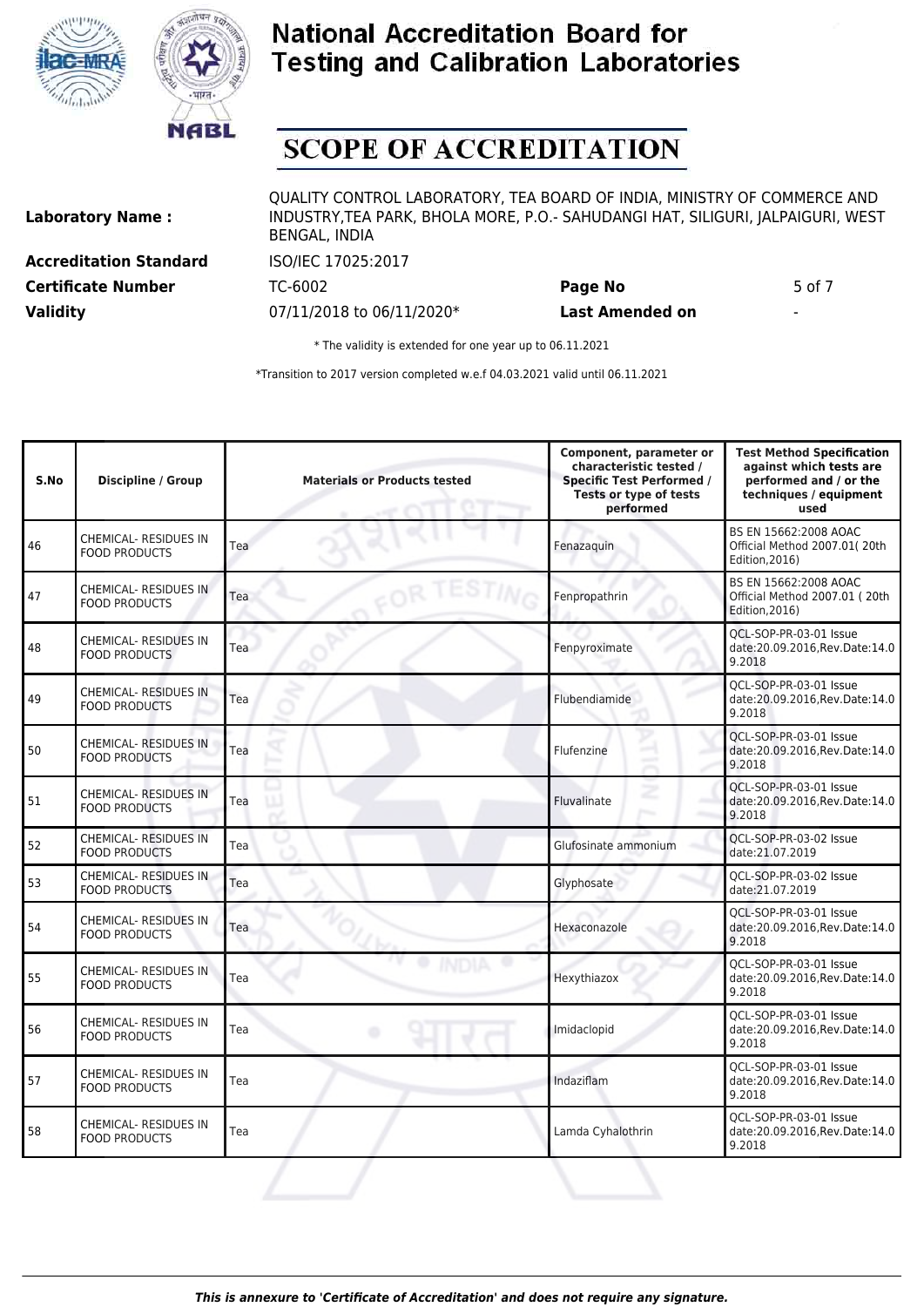



# **SCOPE OF ACCREDITATION**

**Laboratory Name :**

**Accreditation Standard** ISO/IEC 17025:2017 **Certificate Number** TC-6002 **Page No** 6 of 7 **Validity** 07/11/2018 to 06/11/2020\* **Last Amended on** -

QUALITY CONTROL LABORATORY, TEA BOARD OF INDIA, MINISTRY OF COMMERCE AND INDUSTRY,TEA PARK, BHOLA MORE, P.O.- SAHUDANGI HAT, SILIGURI, JALPAIGURI, WEST BENGAL, INDIA

\* The validity is extended for one year up to 06.11.2021

| S.No | <b>Discipline / Group</b>                            | <b>Materials or Products tested</b> | Component, parameter or<br>characteristic tested /<br><b>Specific Test Performed /</b><br>Tests or type of tests<br>performed | <b>Test Method Specification</b><br>against which tests are<br>performed and / or the<br>techniques / equipment<br>used |
|------|------------------------------------------------------|-------------------------------------|-------------------------------------------------------------------------------------------------------------------------------|-------------------------------------------------------------------------------------------------------------------------|
| 59   | CHEMICAL- RESIDUES IN<br><b>FOOD PRODUCTS</b>        | Tea                                 | Monocrotophos                                                                                                                 | QCL-SOP-PR-03-01 Issue<br>date:20.09.2016, Rev. Date: 14.0<br>9.2018                                                    |
| 60   | <b>CHEMICAL- RESIDUES IN</b><br><b>FOOD PRODUCTS</b> | OR TESTING<br>Tea                   | Oxyfluorfen                                                                                                                   | OCL-SOP-PR-03-01 Issue<br>date:20.09.2016, Rev. Date: 14.0<br>9.2018                                                    |
| 61   | <b>CHEMICAL- RESIDUES IN</b><br><b>FOOD PRODUCTS</b> | Tea                                 | Paraquat                                                                                                                      | OCL-SOP-PR-03-01 Issue<br>date:20.09.2016, Rev. Date: 14.0<br>9.2018                                                    |
| 62   | <b>CHEMICAL- RESIDUES IN</b><br><b>FOOD PRODUCTS</b> | Tea                                 | Propargite                                                                                                                    | BS EN 15662:2008 AOAC<br>Official Method 2007.01 (20th<br>Edition, 2016)                                                |
| 63   | <b>CHEMICAL- RESIDUES IN</b><br><b>FOOD PRODUCTS</b> | Tea                                 | Propiconazole                                                                                                                 | BS EN 15662:2008 AOAC<br>Official Method 2007.01 (20th<br>Edition, 2016)                                                |
| 64   | <b>CHEMICAL- RESIDUES IN</b><br><b>FOOD PRODUCTS</b> | Tea                                 | Quinalphos                                                                                                                    | BS EN 15662:2008 AOAC<br>Official Method 2007.01 (20th<br>Edition, 2016)                                                |
| 65   | <b>CHEMICAL- RESIDUES IN</b><br><b>FOOD PRODUCTS</b> | Tea                                 | Spiromesifen                                                                                                                  | QCL-SOP-PR-03-01 Issue<br>date:20.09.2016, Rev. Date: 14.0<br>9.2018                                                    |
| 66   | <b>CHEMICAL- RESIDUES IN</b><br><b>FOOD PRODUCTS</b> | Tea                                 | Spirotetramat                                                                                                                 | QCL-SOP-PR-03-01 Issue<br>date:20.09.2016, Rev. Date: 14.0<br>9.2018                                                    |
| 67   | <b>CHEMICAL- RESIDUES IN</b><br><b>FOOD PRODUCTS</b> | 2N<br>Tea<br>· INDIA                | Tebuconazole                                                                                                                  | OCL-SOP-PR-03-01 Issue<br>date:20.09.2016, Rev. Date: 14.0<br>9.2018                                                    |
| 68   | <b>CHEMICAL- RESIDUES IN</b><br><b>FOOD PRODUCTS</b> | Tea                                 | Tetraconazole                                                                                                                 | OCL-SOP-PR-03-01 Issue<br>date:20.09.2016, Rev. Date: 14.0<br>9.2018                                                    |
| 69   | <b>CHEMICAL- RESIDUES IN</b><br><b>FOOD PRODUCTS</b> | Tea                                 | Thiaclorpid                                                                                                                   | OCL-SOP-PR-03-01 Issue<br>date:20.09.2016, Rev. Date: 14.0<br>9.2018                                                    |
| 70   | CHEMICAL- RESIDUES IN<br><b>FOOD PRODUCTS</b>        | Tea                                 | Thiamethoxam                                                                                                                  | QCL-SOP-PR-03-01 Issue<br>date:20.09.2016, Rev. Date: 14.0<br>9.2018                                                    |